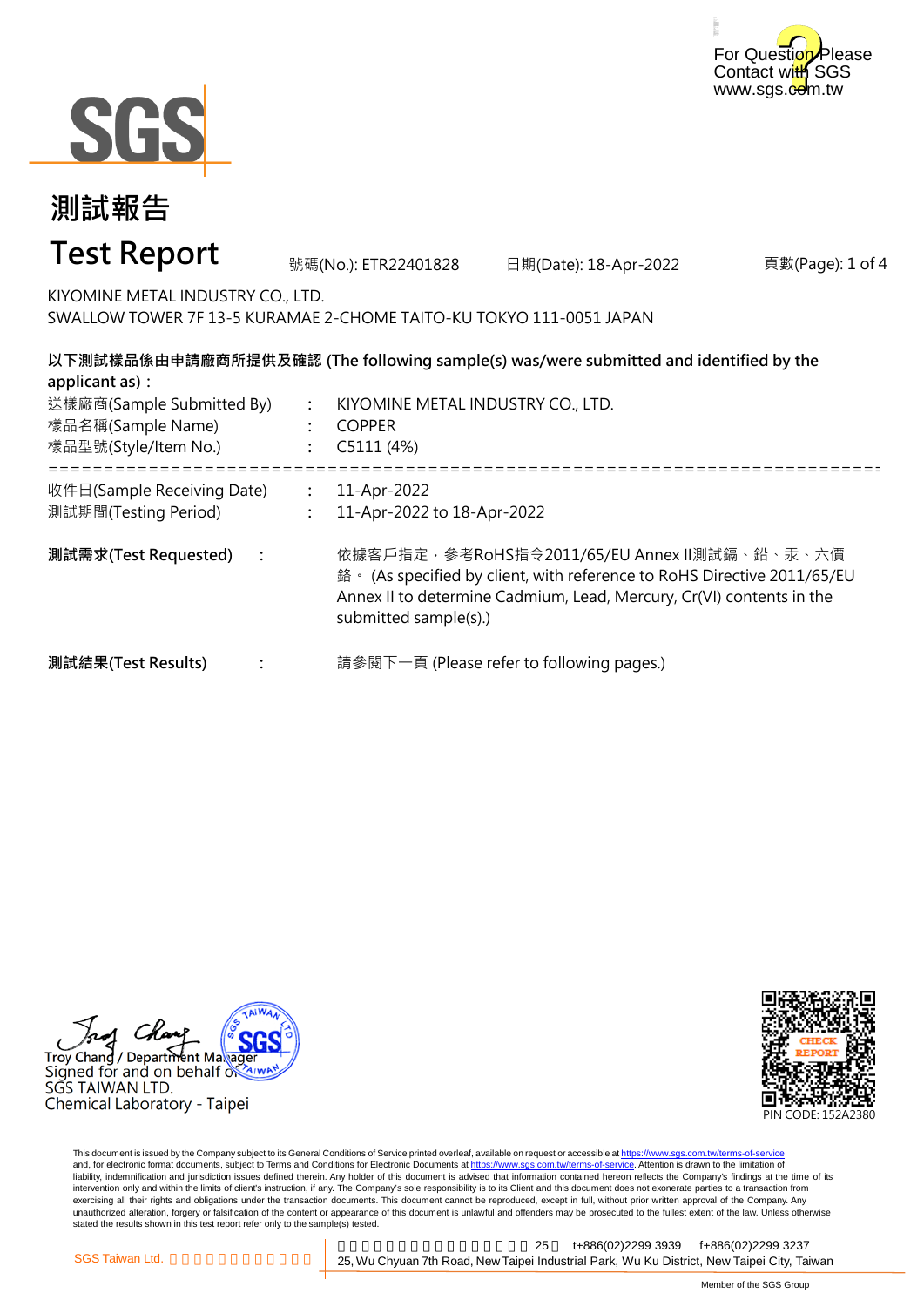

# **測試報告**

### **Test Report**

號碼(No.): ETR22401828 日期(Date): 18-Apr-2022 頁數(Page): 2 of 4

KIYOMINE METAL INDUSTRY CO., LTD. SWALLOW TOWER 7F 13-5 KURAMAE 2-CHOME TAITO-KU TOKYO 111-0051 JAPAN

### **測試部位敘述 (Test Part Description)**

No.1 **:** 銅色金屬 (COPPER COLORED METAL)

#### **測試結果 (Test Results)**

| 測試項目                                  | 測試方法                                                                   | 單位           | <b>MDL</b> | 結果       |
|---------------------------------------|------------------------------------------------------------------------|--------------|------------|----------|
| (Test Items)                          | (Method)                                                               | (Unit)       |            | (Result) |
|                                       |                                                                        |              |            | No.1     |
| 鎘 (Cd) (Cadmium (Cd)) (CAS No.: 7440- | 參考IEC 62321-5: 2013, 以感應耦合電漿發射光                                        | mg/kg        | 2          | n.d.     |
| $43-9$                                | 譜儀分析。(With reference to IEC 62321-5:                                   |              |            |          |
|                                       | 2013, analysis was performed by ICP-OES.)                              |              |            |          |
|                                       | 鉛 (Pb) (Lead (Pb)) (CAS No.: 7439-92-1) 參考IEC 62321-5: 2013,以感應耦合電漿發射光 | mg/kg        | 2          | 11.3     |
|                                       | 譜儀分析。(With reference to IEC 62321-5:                                   |              |            |          |
|                                       | 2013, analysis was performed by ICP-OES.)                              |              |            |          |
| 汞 (Hg) (Mercury (Hg)) (CAS No.: 7439- | 參考IEC 62321-4: 2013+ AMD1: 2017, 以感應耦                                  | mg/kg        | 2          | n.d.     |
| $97-6$                                | 合電漿發射光譜儀分析。(With reference to IEC                                      |              |            |          |
|                                       | 62321-4: 2013+ AMD1: 2017, analysis was                                |              |            |          |
|                                       | performed by ICP-OES.)                                                 |              |            |          |
| 六價鉻 (Hexavalent Chromium) Cr(VI)      | 參考IEC 62321-7-1: 2015, 以紫外光-可見光分光                                      | $\mu q/cm^2$ | 0.1        | n.d.     |
| $(CAS No.: 18540-29-9)$ (#2)          | 光度計分析。(With reference to IEC 62321-7-1:                                |              |            |          |
|                                       | 2015, analysis was performed by UV-VIS.)                               |              |            |          |

#### **備註(Note):**

- 1. mg/kg = ppm;0.1wt% = 0.1% = 1000ppm
- 2. MDL = Method Detection Limit (方法偵測極限值)
- 3. n.d. = Not Detected (未檢出) ; 小於MDL / Less than MDL
- 4. (#2) =

a. 當六價鉻結果大於0.13 μg/cm<sup>2</sup>,表示樣品表層含有六價鉻。(The sample is positive for Cr(VI) if the Cr(VI) concentration is greater than 0.13 µg/cm². The sample coating is considered to contain Cr(VI).) b. 當六價鉻結果為n.d. (濃度小於0.10 μg/cm<sup>2</sup>), 表示表層不含六價鉻。(The sample is negative for Cr(VI) if Cr(VI) is n.d. (concentration less than 0.10 µg/cm²). The coating is considered a non-Cr(VI) based coating) c. 當六價鉻結果介於 0.10 及 0.13 µg/cm² 時,無法確定塗層是否含有六價鉻。(The result between 0.10 µg/cm² and 0.13 µg/cm² is considered to be inconclusive - unavoidable coating variations may influence the determination.)

This document is issued by the Company subject to its General Conditions of Service printed overleaf, available on request or accessible at https://www.sgs.com.tw/terms-of-service and, for electronic format documents, subject to Terms and Conditions for Electronic Documents at https://www.sgs.com.tw/terms-of-service. Attention is drawn to the limitation of liability, indemnification and jurisdiction issues defined therein. Any holder of this document is advised that information contained hereon reflects the Company's findings at the time of its intervention only and within the limits of client's instruction, if any. The Company's sole responsibility is to its Client and this document does not exonerate parties to a transaction from exercising all their rights and obligations under the transaction documents. This document cannot be reproduced, except in full, without prior written approval of the Company. Any unauthorized alteration, forgery or falsification of the content or appearance of this document is unlawful and offenders may be prosecuted to the fullest extent of the law. Unless otherwise stated the results shown in this test report refer only to the sample(s) tested.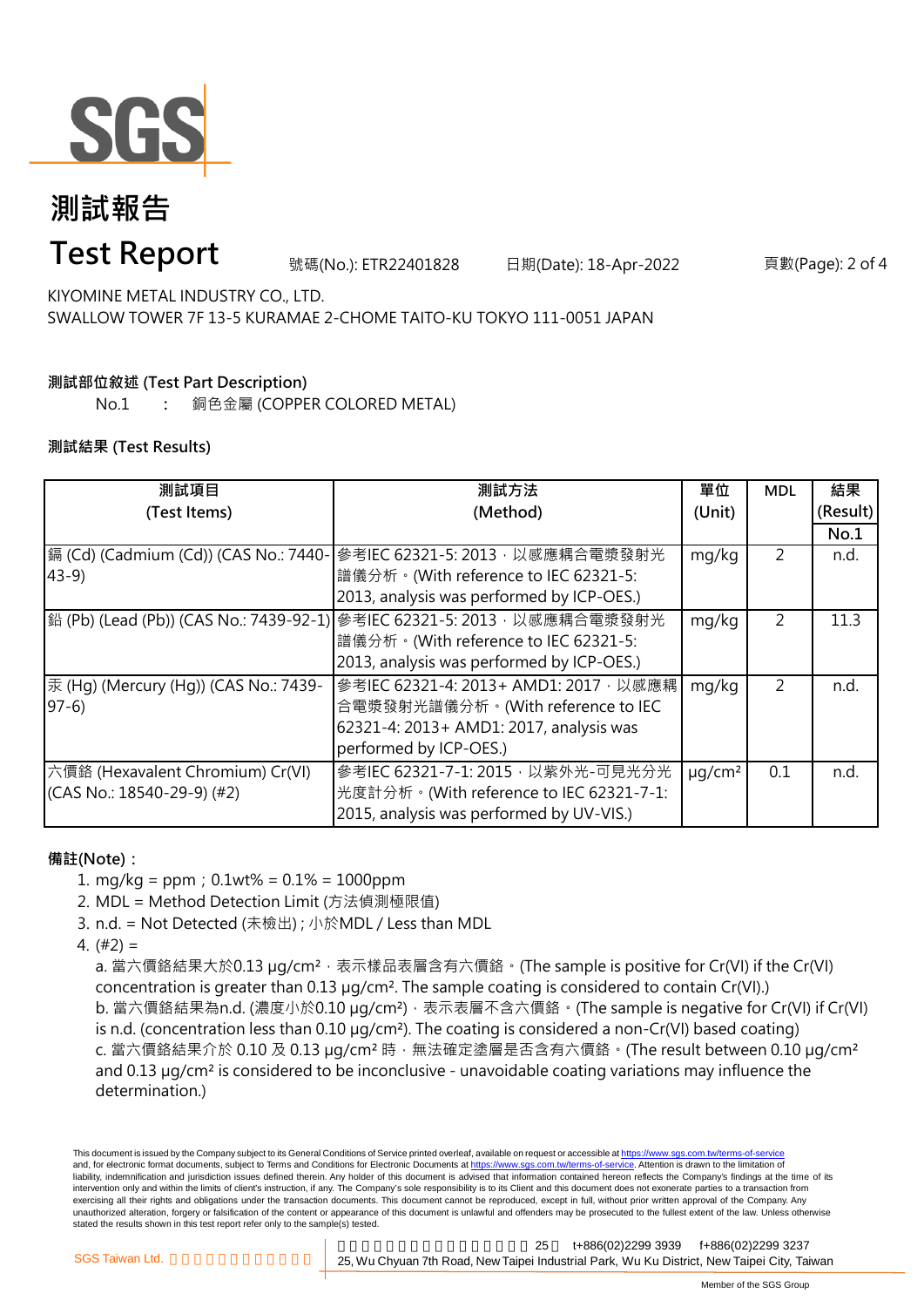

### **測試報告 Test Report**

號碼(No.): ETR22401828 日期(Date): 18-Apr-2022 頁數(Page): 3 of 4

KIYOMINE METAL INDUSTRY CO., LTD. SWALLOW TOWER 7F 13-5 KURAMAE 2-CHOME TAITO-KU TOKYO 111-0051 JAPAN

#### **重金屬流程圖 / Analytical flow chart of Heavy Metal**

根據以下的流程圖之條件,樣品已完全溶解。(六價鉻測試方法除外)

These samples were dissolved totally by pre-conditioning method according to below flow chart. ( $Cr^{6+}$  test method excluded)



This document is issued by the Company subject to its General Conditions of Service printed overleaf, available on request or accessible at https://www.sgs.com.tw/terms-of-service and, for electronic format documents, subject to Terms and Conditions for Electronic Documents at https://www.sgs.com.tw/terms-of-service. Attention is drawn to the limitation of liability, indemnification and jurisdiction issues defined therein. Any holder of this document is advised that information contained hereon reflects the Company's findings at the time of its intervention only and within the limits of client's instruction, if any. The Company's sole responsibility is to its Client and this document does not exonerate parties to a transaction from exercising all their rights and obligations under the transaction documents. This document cannot be reproduced, except in full, without prior written approval of the Company. Any<br>unauthorized alteration, forgery or falsif stated the results shown in this test report refer only to the sample(s) tested.